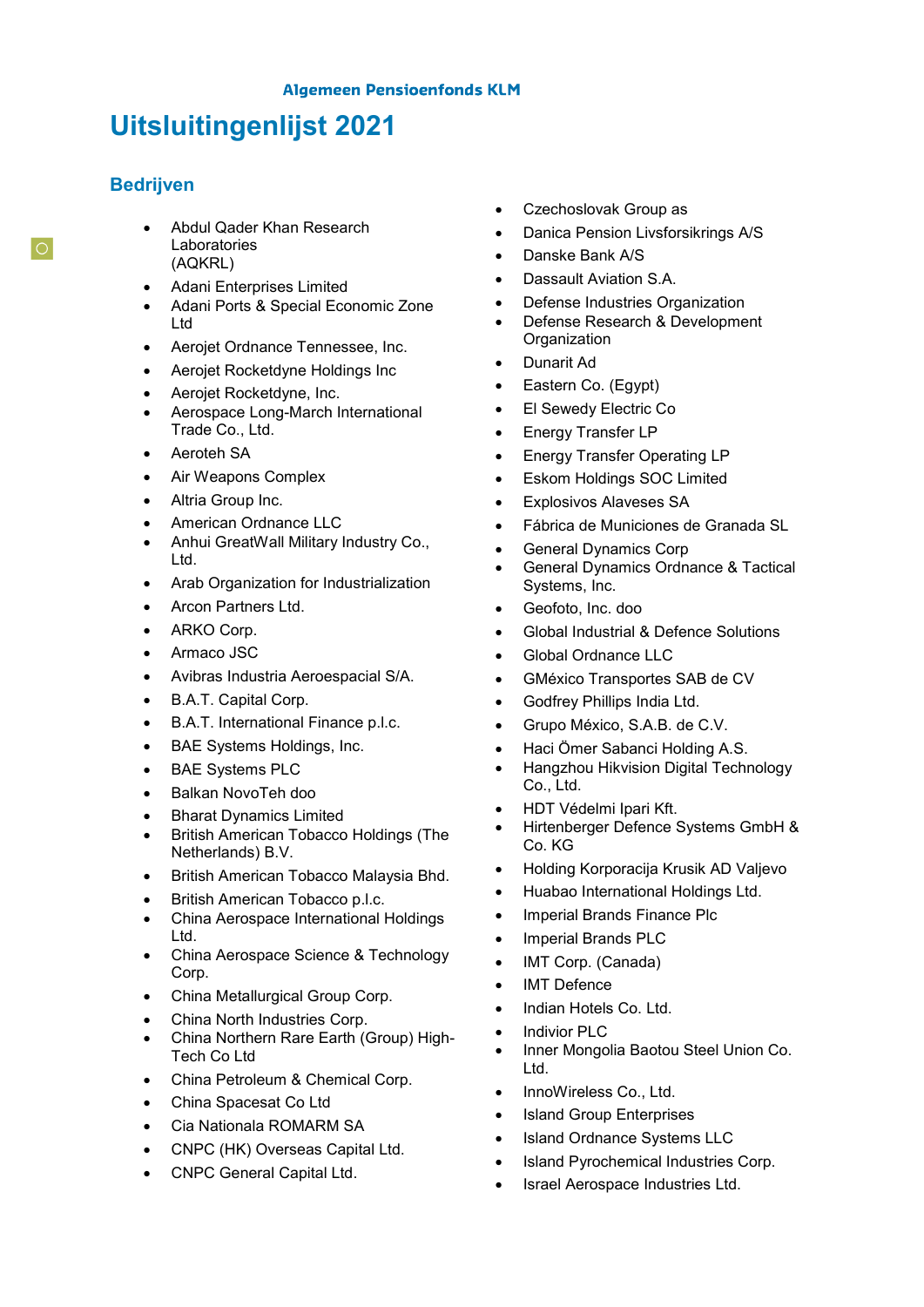#### **Algemeen Pensioenfonds KLM**

- ITC doo
- ITC Ltd.
- Japan Tobacco Inc.
- JBS Investments II GmbH
- JBS S.A.
- JT International Financial Services BV
- Kaha Company for Chemical Industries
- Kingmans Resources
- Korea Defense Industry Corp.
- Korea Electric Power Corporation
- Korea Southern Power Co., Ltd.
- Korea Western Power Co., Ltd.
- KT&G Corp
- L&T Finance Holdings Ltd
- L&T Technology Services Ltd.
- Larsen & Toubro Infotech Limited
- Larsen & Toubro Limited
- LIG Corp.
- LIG Nex1 Co Ltd
- Lockheed Martin Corp
- LT Group, Inc.
- Luckin Coffee, Inc.
- Makina Ve Kimya Endustrisi Kurumu
- Manufacturing Engineering Scientific Industrial Concern OJSC
- Maxamcorp Holding SL
- Maxamcorp International SL
- MCC Holding (Hong Kong) Corp. Ltd.
- Mecar SA
- Metallurgical Corporation of China Ltd.
- Mexico Generadora de Energia S de Rl
- Military Industry Corp.
- Mil-spec Industries Corp
- Mindtree Ltd.
- Minera México SA de CV
- Miquel y Costas & Miquel, S.A.
- MMC Finance DAC
- MMC Norilsk Nickel PJSC
- MSM Group SRO
- MTN (Mauritius) Investments Ltd.
- **MTN Group Limited**
- Narendra & Co.
- National Development Complex
- National Engineering & Scientific Commission
- Nexter Systems SA
- Nityanand Udyog Pvt Ltd.
- Norinco International Cooperation Ltd.
- Northrop Grumman Corp.
- Northrop Grumman Systems Corp.
- OCP S.A.
- Oil and Natural Gas Corporation Limited
- ONGC Videsh Ltd.
- ONGC Videsh Vankorneft Pte Ltd.
- Orascom Investment Holding SAE
- Ordtech Military Industries (OMI)
- Pakistan Ordnance Factories
- Pan American Silver Corp.
- PetroChina Co Ltd
- Petróleos de Venezuela S.A.
- Petroleos Mexicanos S.A. de C.V.
- PG&E Corp
- Philip Morris CR a.s.
- Philip Morris International Inc.
- Poongsan Corporation
- Poongsan Holdings Corporation
- Pretis dd
- PT Gudang Garam Tbk
- PT Hanjaya Mandala Sampoerna Tbk
- PT Indonesia Asahan Aluminium (Persero)
- PT Vale Indonesia Tbk
- PT Wismilak Inti Makmur Tbk
- Raduga State Machine-Building Design Bureau JSC
- Ratch Group Public Co. Ltd.
- Raytheon Technologies Corp.
- Reinet Investments S.C.A.
- RH International (Singapore) Corp. Pte Ltd.
- RLX Technology, Inc.
- Roketsan Roket Sanayii ve Ticaret AS
- Rosoboronexport JSC
- Rostec Corporation
- S&T Dynamics Co. Ltd.
- S&T Holdings Co., Ltd.
- SABIC Capital I BV
- Sabic Capital II BV
- Sakr Factory for Developed Industries
- Samyang Chemical Co., Ltd.
- Saudi Arabian Oil Co.
- Saudi Basic Industries Corp
- Scandinavian Tobacco Group A/S
- Scientific Production Association Bazalt JSC